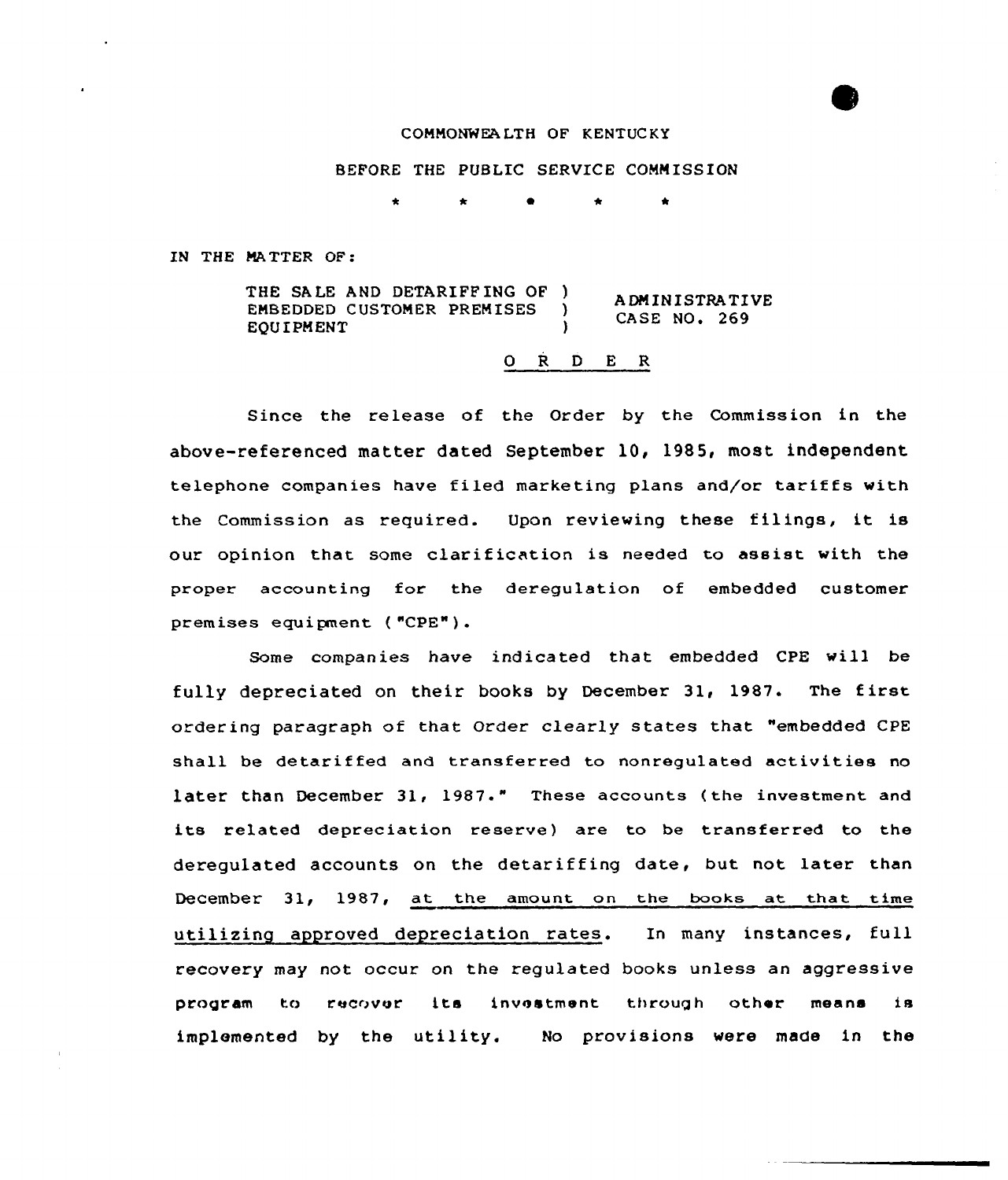September l0, 1985, Order for amortization of the remaining balance.

The second issue concerns inventory dif ferences between CPE per books and CPE in inventory or in place. The Order denied the request of some telephone companies that ratepayers bear the cost of this difference. After a thorough review of the Uniform System of Accounts, it is our opinion that the best approach to account for this inventory difference is through an adjustment directly to retained earnings. The entry to correct these differences should be a credit to the plant account for the amount to be transferred, a debit for the related depreciation reserves, and a balancing entry for the difference. The difference should not be amortized or accounted for "above the line."

## SUMMARY

The Commission, after consideration of the evidence of record and being advised, is of the opinion and finds that:

l. Each independent telephone utility should transfer to its nonregulated operations embedded CPE at the amount on its books at the detariffing date as instructed in the text of this Order.

2. Each independent telephone utility should account for the unaccounted-for di fference between CPE per books and CPE in inventory or in place as instructed in the text of this Order.

3. Each independent telephone utility should file its )ournal entries to ef feet the deregulation of embedded CPE within the later of 30 days of its detariffing date or 30 days of the date of this Order.

 $-2-$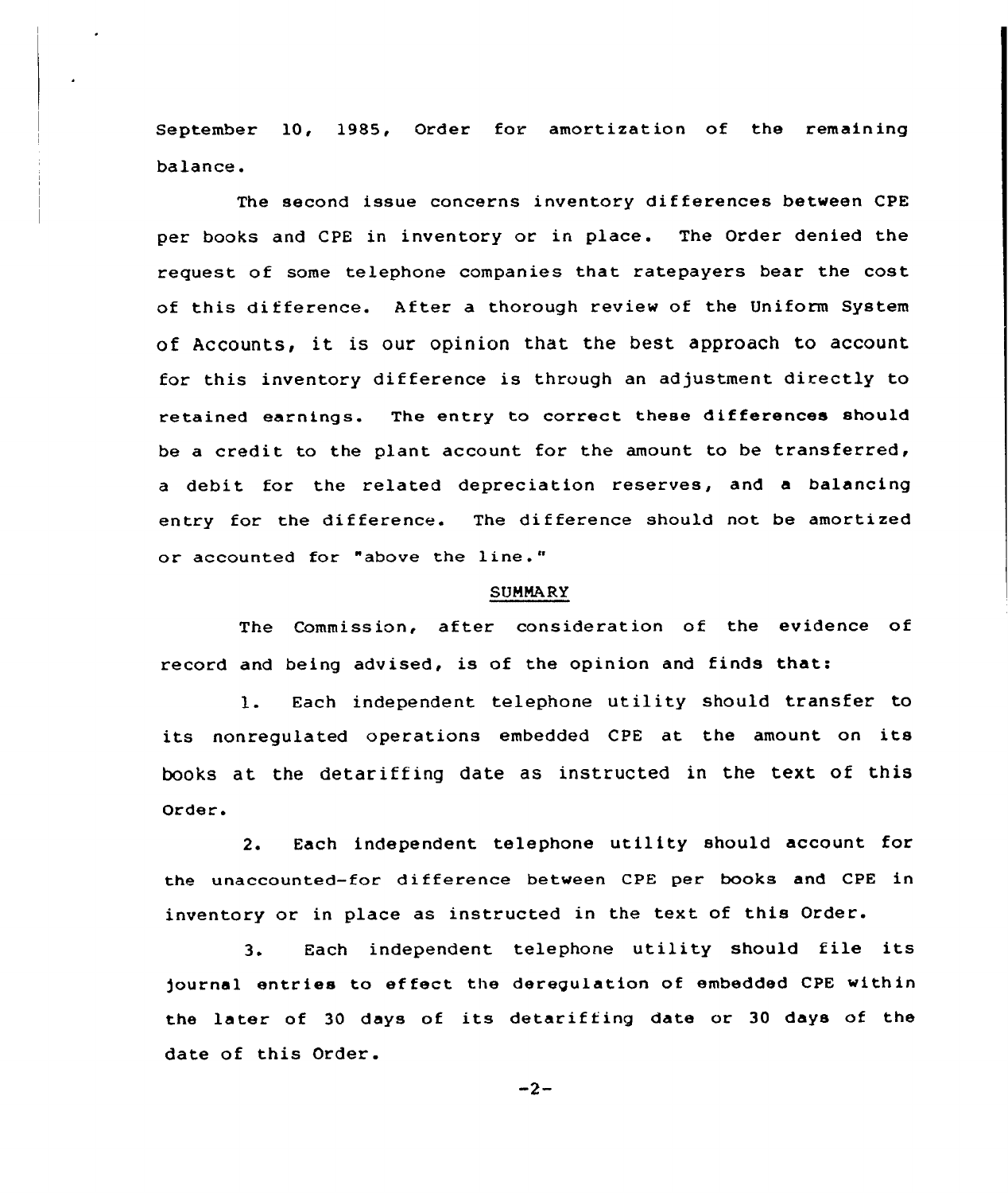4. Each independent telephone utility should file its journal entries to effect the accounting transaction of the unaccounted-for difference between CPE per books and CPE in inventory or in place within 30 days of the date of this Order.

5. Those companies utilizing the flow-through method of accounting for investment tax credits should make adjustments as if the normalized method had been used, submitting the journal entries to the Commission within the later of 30 days of the detari ffing date or 30 days of the date of this Order.

6. In the event revised tariffs and/or marketing plans are needed as <sup>a</sup> result of findings 1-5 above, the company should file same with the Commission within 30 days of the date of this order.

IT IS THEREFORE ORDERED that:

l, Each independent telephone utility shall transfer to its nonregulated operations embedded CPE at the amount on its books at the detraiffing date as instructed in the text of this Or der.

2. Each independent telephone utility shall account for the unaccounted-for difference between CPE per books and CPE in inventory or in place as instructed in the text of this Order.

3. Each independent telephone utility shall file its journal entries to effect the deregulation of embedded CPE within the later of 30 days of its detariffing date or 30 days of the date of this Order.

Each independent telephone utility shall file its 4. journal entries to effect the accounting transaction for the

 $-3-$